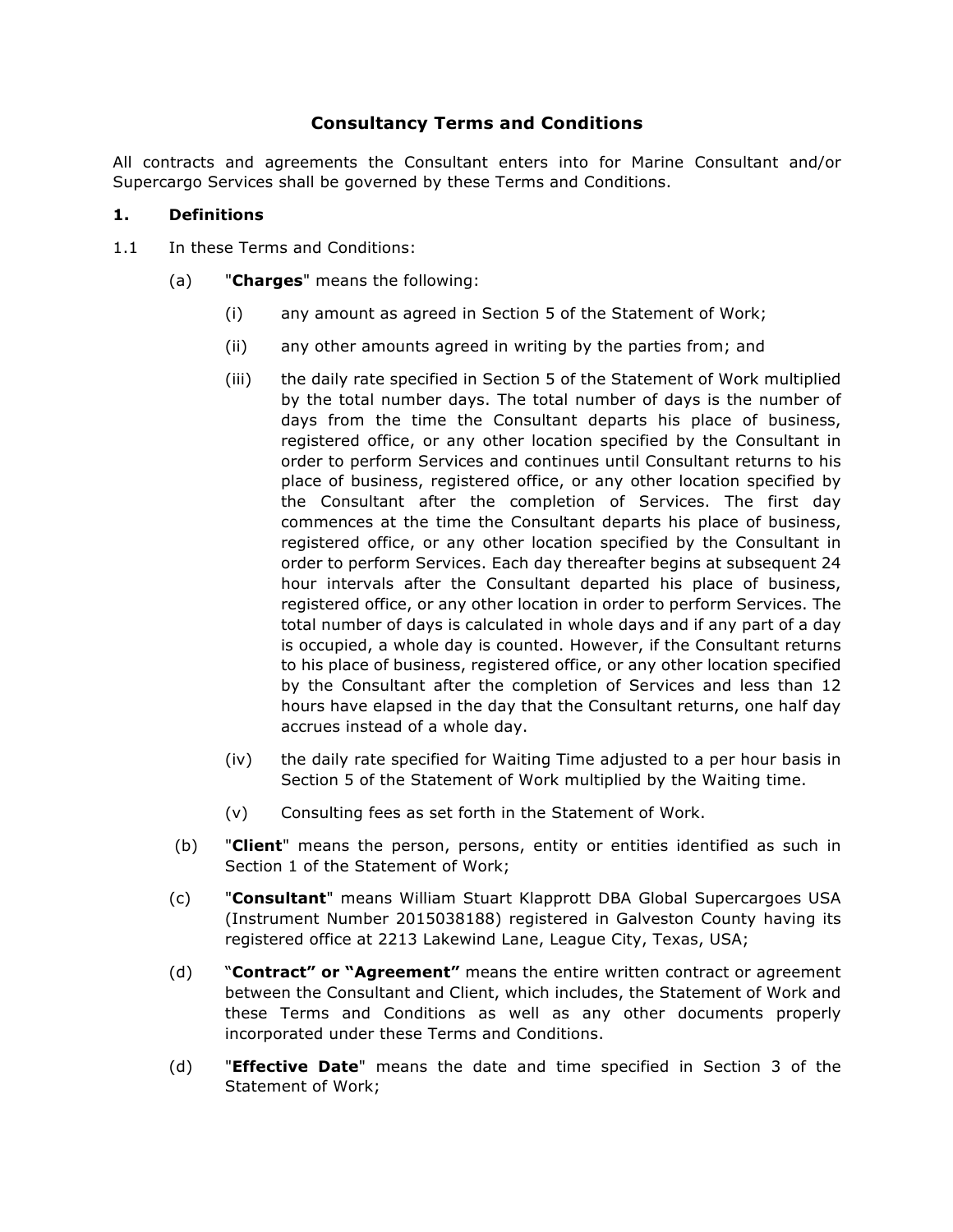- (e) "**Services**" means the consultancy services specified in Section 2 of the Statement of Work;
- (f) "**Statement of Work**" means a statement of work agreed by the parties and incorporating these Terms and Conditions by reference;
- (g) "**Term**" means the term of a Contract under these Terms and Conditions, commencing in accordance with Clause 2.1 and ending in accordance with Clause 2.2;
- (h) **"Waiting Time"** commences on the Effective Date and continues until such time the Consultant departs his place of business, registered office, or any other location in order to perform Services. Waiting Time includes, but is not limited to, any delays, stoppages or downtime caused by weather, commercial terms or restrictions imposed on the Client, cargo readiness or sample failure, congestion, port closure, scheduling, breakdown, or arrest. Waiting Time does not include any delays which are caused solely by the Consultant. Waiting Time is calculated hours.
- (i) "**Terms and Conditions**" means these Terms and Conditions, including any amendments to these Terms and Conditions.

#### **2. Term**

- 2.1 The Term for providing Services to which these Terms and Conditions shall commence on the Effective Date.
- 2.2 The Term for providing Services to which these Terms and Conditions apply shall continue until:
	- (a) all the Services have been completed; or
	- (b) the Services are terminated in accordance with Clause 8 of these Terms and Conditions.

Upon completion of the Term, the Contract will terminate automatically, subject to termination in accordance with Clause 8.

2.3 Unless the parties expressly agree in writing, each Statement of Work shall create a distinct, individual, and separate contract under these Terms and Conditions.

#### **3. Services**

3.1 The Consultant shall provide Services to the Client in accordance with the Statement of Work and these Terms and Conditions.

#### **4. Charges**

4.1 The Client shall pay the Charges to the Consultant in accordance with the Statement of Work and these Terms and Conditions.

#### **5. Payments**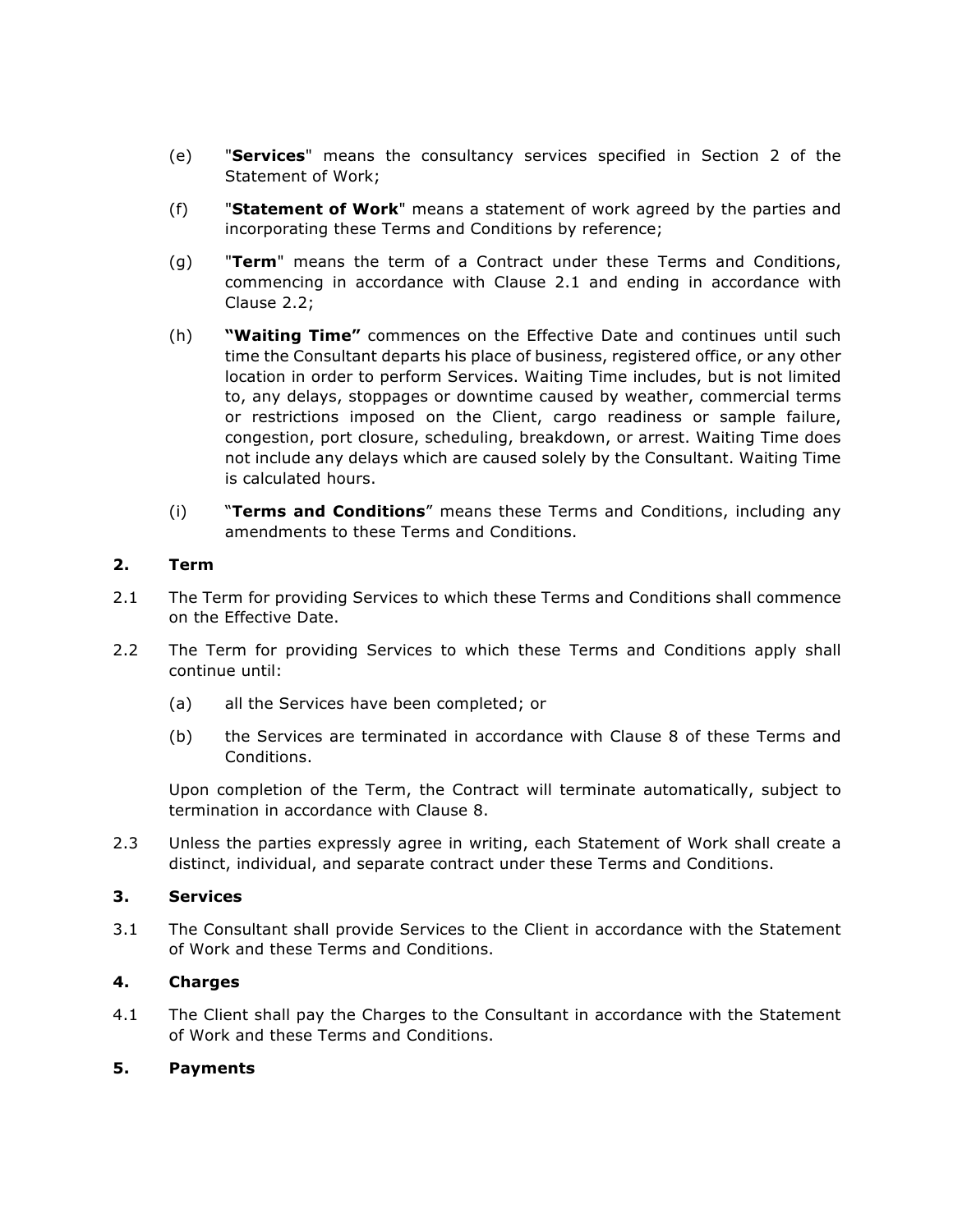- 5.1 The Consultant shall issue invoices for the Charges to the Client during the Term, on or after the first business day the Services are completed or at any other reasonable time as determined by the Consultant.
- 5.2 The Client must pay the Charges to the Consultant within of 30 days of the date of an invoice.
- 5.3 The Client must pay the Charges by bank transfer or cheque, using such payment details as are notified by the Consultant to the Client.
- 5.4 **Payment shall be made at the time specified by the Statement of Work or these Terms and Conditions. If timely payment is not made, the Consultant, in addition to his other legal rights, shall be entitled to charge interest on all overdue payments at the rate of 18% per year from the date of the invoice until paid. The interest charge, however, shall not exceed any applicable ceiling on interest which may be legally charged. In the event said interest rate does exceed the maximum rate chargeable by law, then the rate shall be deemed to be the maximum rate legally chargeable.**

## **6. Warranties**

- 6.1 The Consultant warrants to the Client that:
	- (a) the Consultant has the legal right and authority to agree to these Terms and Conditions and to perform its obligations under these Terms and Conditions;
	- (b) the Consultant will provide Services in a good and workmanlike manner, giving advice and making recommendations that are in accordance with all applicable laws and regulations using the same degree of care, skill and prudence that would be customarily exercised for his own account, and in a manner he reasonably believes to be in the best interest of the Client. **Notwithstanding the foregoing, however, the parties expressly agree that the attainment of any specific results in operations or financial condition of the Company is the sole responsibility of the Company and that Consultant will not be responsible for the consequences of any advice given to the Company by Consultant. Consultant does not guarantee any results.**
- 6.2 The Client warrants to the Consultant that it has the legal right and authority to agree to these Terms and Conditions and to perform its obligations under these Terms and Conditions.
- 6.3 **All of the parties' warranties and representations in respect of the subject matter of these Terms and Conditions are expressly set out in these Terms and Conditions. To the maximum extent permitted by applicable law, no other warranties, express or implied, or representations concerning the subject matter of these Terms and Conditions will be implied into these Terms and Conditions or any related contract.**
- **7. Limitations and exclusions of liability**
- 7.1 Nothing in these Terms and Conditions will: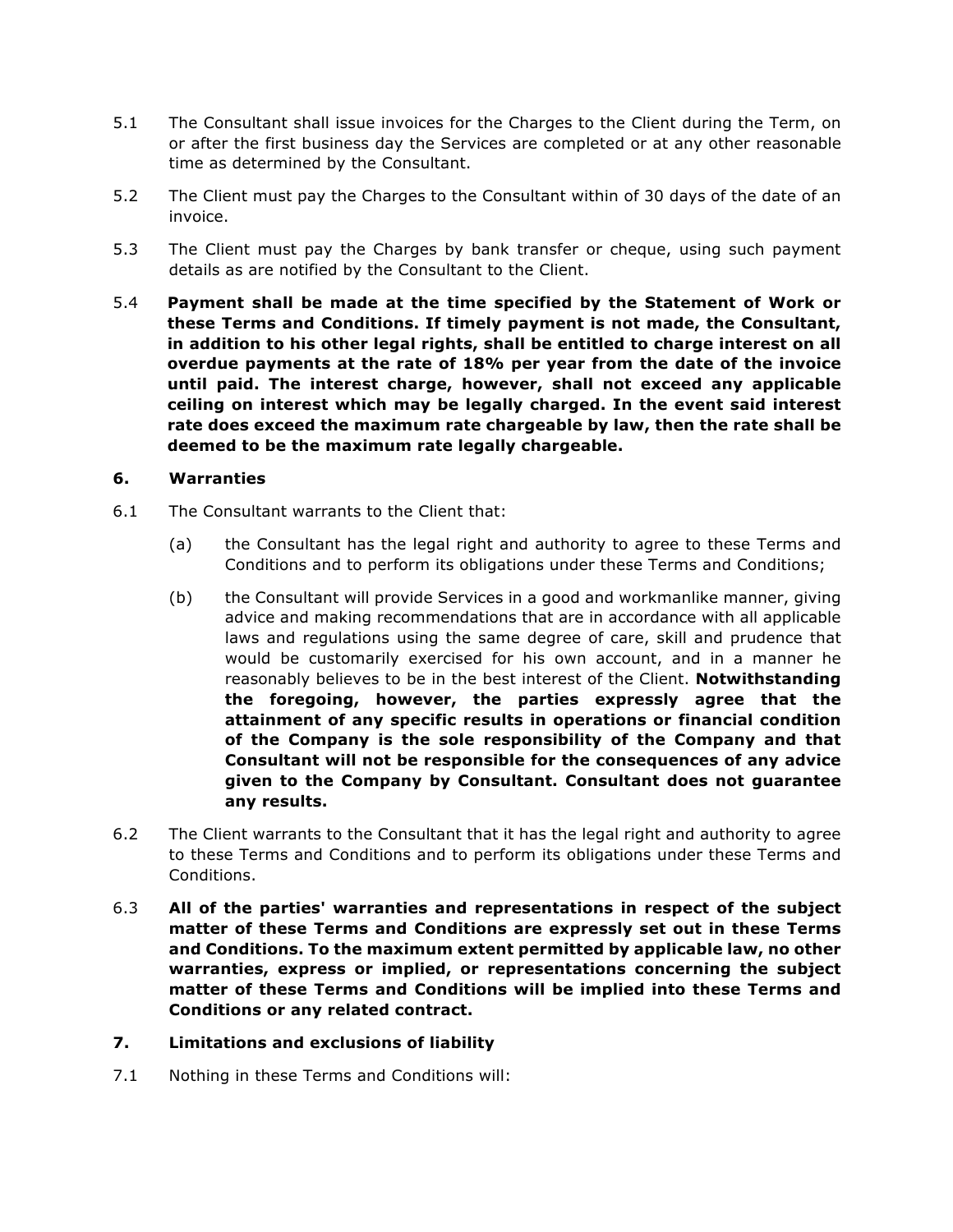- (a) limit or exclude any liability for death or personal injury resulting from negligence;
- (b) limit or exclude any liability for fraud or fraudulent misrepresentation;
- (c) limit any liabilities in any way that is not permitted under applicable law; or
- (d) exclude any liabilities that may not be excluded under applicable law.
- 7.2 The limitations and exclusions of liability set out in this Clause 7 and elsewhere in these Terms and Conditions:
	- (a) are subject to Clause 7.1; and
	- (b) govern all liabilities arising under these Terms and Conditions or relating to the subject matter of these Terms and Conditions, including liabilities arising in contract, in tort (including negligence) and for breach of statutory duty.
- 7.3 The Consultant shall not be liable to the Client in respect of any loss of profits or anticipated savings.
- 7.4 The Consultant shall not be liable to the Client in respect of any loss of revenue or income.
- 7.5 The Client shall not be liable to the Consultant in respect of any loss of use or production.
- 7.6 The Consultant shall not be liable to the Client in respect of any loss of business, contracts or opportunities.
- 7.7 The Consultant shall not be liable to the Client in respect of any loss or corruption of any data, database or software.
- 7.8 The Consultant shall not be liable to the Client in respect of any special, indirect or consequential loss or damage.
- 7.9 **To the fullest extent permitted by law, and not withstanding any other clause of this Contract, the total liability, in the aggregate, of the Consultant and subconsultants, to the Client and anyone claiming by or through the Client, for any and all claims, losses, costs, injuries or damages, including attorneys' fees and costs and expert-witness fees and costs of any nature whatsoever or claims expenses resulting from or in any way related to the Services or Contract from any cause or causes shall not exceed the total compensation received by the Consultant under this Contract. It is intended that this limitation apply to any and all liability or cause of action however alleged or arising, unless otherwise prohibited by law.**

#### **8. Termination**

8.1 The Consultant may terminate a Contract at any time, with or without notice, if the Waiting Time exceeds 5 days. The Client shall pay Consultant for any Waiting Time that accrued prior to termination of the Contract in accordance with the Statement of Work and these Terms and Conditions.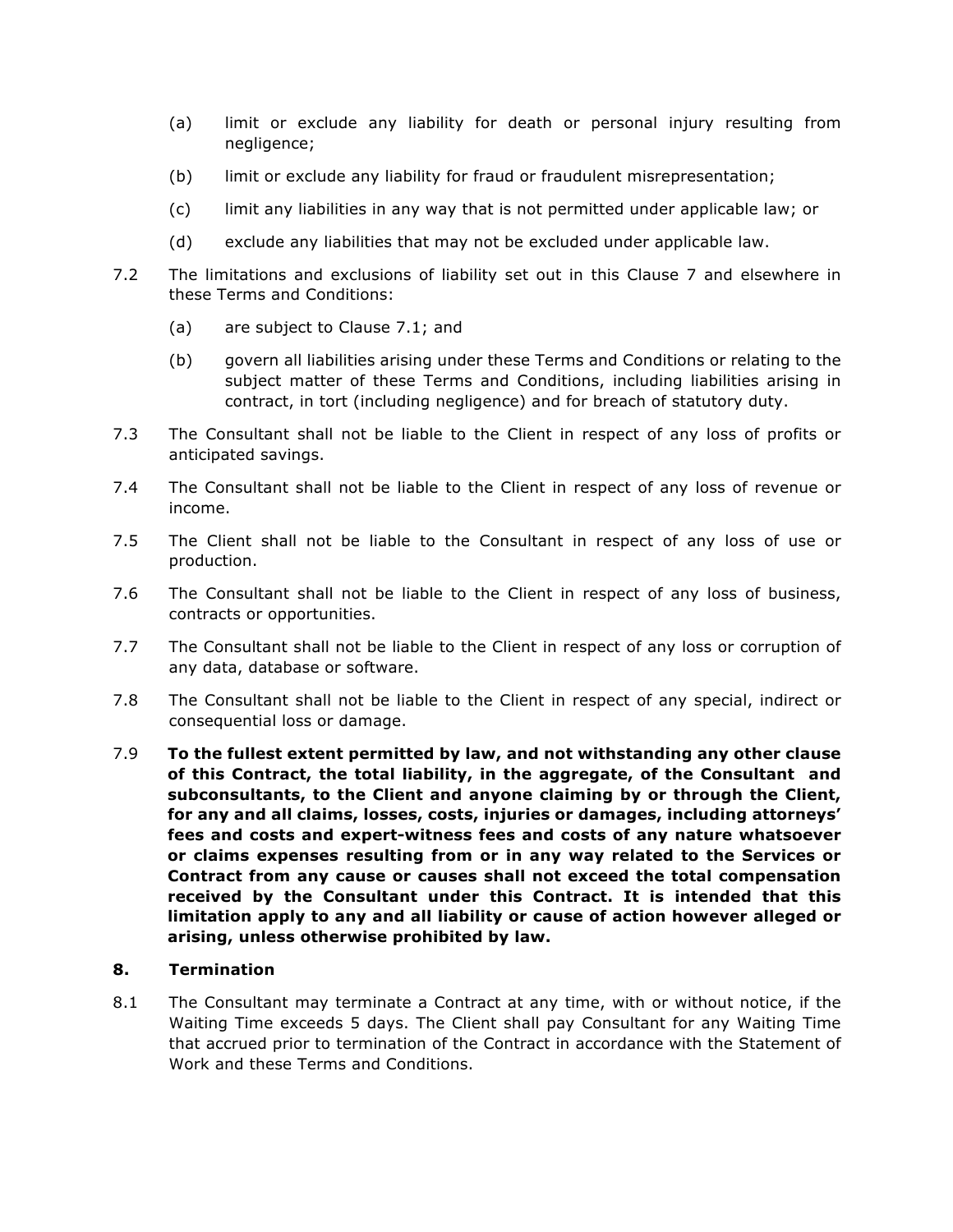- 8.2 Either party may terminate a Contract for any reason, other than Waiting Time, under these Terms and Conditions by giving to the other party at least 7 days' written notice of termination.
- 8.2 Either party may terminate a Contract under these Terms and Conditions immediately by giving written notice of termination to the other party if the other party commits a material breach of these Terms and Conditions.
- 8.3 Either party may terminate a Contract under these Terms and Conditions immediately by giving written notice of termination to the other party if:
	- (a) the other party:
		- (i) is dissolved;
		- (ii) ceases to conduct all (or substantially all) of its business;
		- (iii) is or becomes unable to pay its debts as they fall due;
		- (iv) is or becomes insolvent or is declared insolvent; or
		- (v) convenes a meeting or makes or proposes to make any arrangement or composition with its creditors;
	- (b) an administrator, administrative receiver, liquidator, receiver, trustee, manager or similar is appointed over any of the assets of the other party;
	- (c) an order is made for the winding up of the other party, or the other party passes a resolution for its winding up other than for the purpose of a solvent company reorganisation where the resulting entity will assume all the obligations of the other party under that contract;
	- (d) the other party is an individual:
		- (i) that other party dies;
		- (ii) as a result of illness or incapacity the other party becomes incapable of managing his or her own affairs; or
		- (iii) the other party is the subject of a bankruptcy petition or order.

## **8.4 Effects of termination**

- (a) Upon the termination of a Contract under these Terms and Conditions, all of the provisions and clauses of that Contract shall cease to have effect, save that the following provisions and clauses of these Terms and Conditions shall survive and continue to have effect in accordance with their express terms or otherwise indefinitely: Clauses 1, 5.2, 5.3, 5.4, 7, 8, 9.2 and 11.
- (b) Notwithstanding clause 8.4(b), the termination of a Contract under these Terms and Conditions shall not affect the accrued rights of either party, including, but not limited, to Client's obligation to pay Consultant for Services rendered or waiting time incurred.

#### **9. Status of Consultant**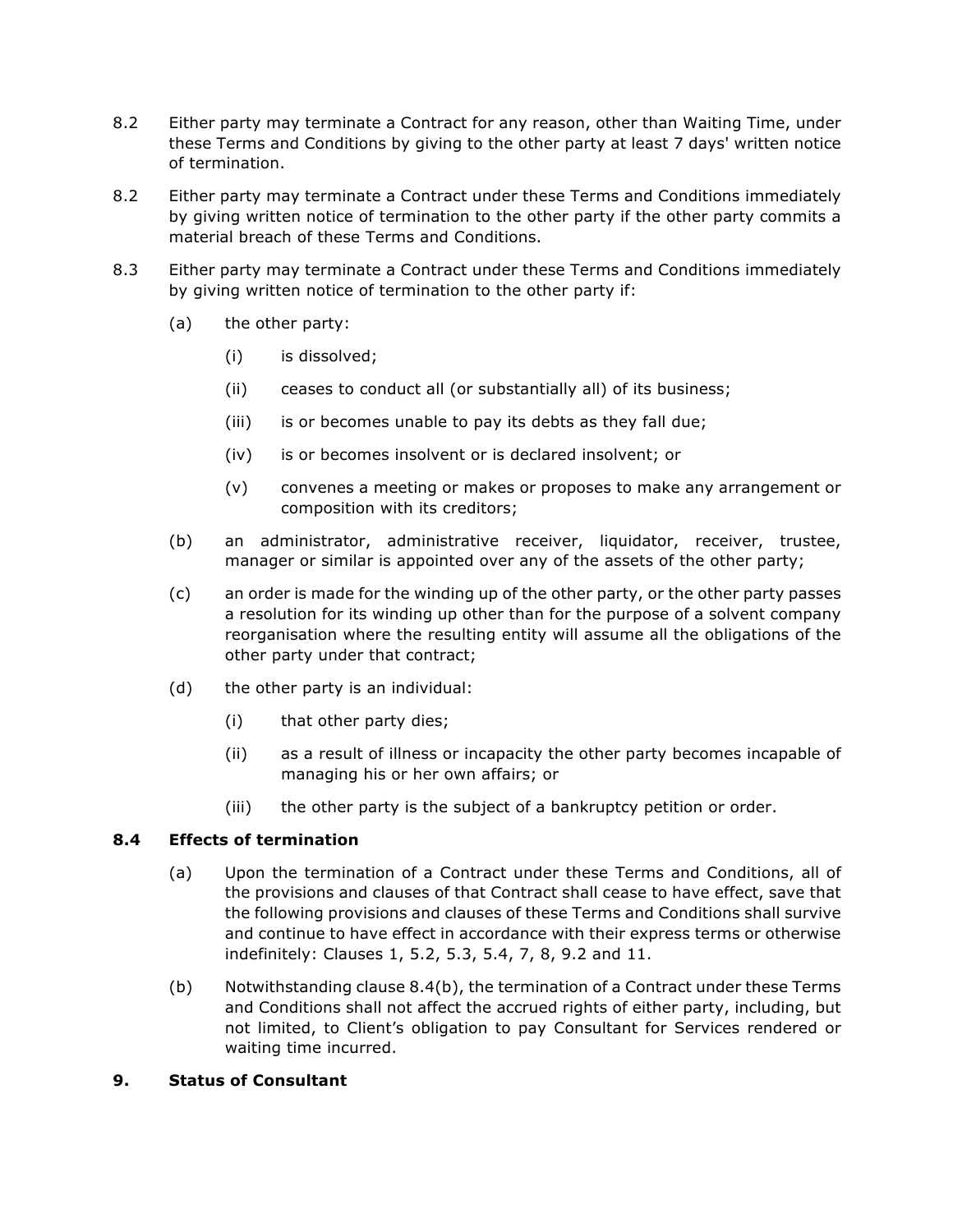- 9.1 The Consultant is not an employee of the Client, but an independent contractor. In no way shall the Consultant be considered to be an agent, partner, or employee of the Client and, accordingly, Consultant will not be entitled to any benefits, coverages, or other privileges made available to employees of the Company. Consultant will only consult and render advice and will not undertake to commit the Client to any course of action in relation to third parties. The Client will retain the ultimate authority and responsibility over the overall policy, operation and assets of the Client, including but not limited to the sole authority to manage and supervise all operations of the Client.
- 9.2 The termination of a Contract in compliance with these Terms and Conditions will not constitute unfair dismissal; nor will the Consultant be entitled to any compensation payments, redundancy payments or similar payments upon the termination of a Contract under these Terms and Conditions.

#### **10. Subcontracting**

- 10.1 The Consultant may subcontract any of its obligations under a Contract under these Terms and Conditions, providing that the Consultant must give to the Client a written notice specifying the subcontracted obligations and identifying the subcontractor in question.
- 10.2 The Consultant shall remain responsible to the Client for the performance of any subcontracted obligations.

# **11. General**

- 11.1 No breach of any clause of a Contract under these Terms and Conditions shall be waived except with the express written consent of the party not in breach.
- 11.2 If any clause of a Contract under these Terms and Conditions is determined by any court or other competent authority to be unlawful and/or unenforceable, the other clauses of that Contract will continue in effect. If any unlawful and/or unenforceable clause would be lawful or enforceable if part of it were deleted, that part will be deemed to be deleted, and the rest of the clause will continue in effect (unless that would contradict the clear intention of the parties, in which case the entirety of the relevant clause will be deemed to be deleted).
- 11.3 A Contract under these Terms and Conditions may not be varied except by a written document signed by or on behalf of each of the parties.
- 11.4 Neither party may, without the prior written consent of the other party, assign, transfer, charge, license or otherwise deal in or dispose of any contractual rights or obligations under these Terms and Conditions.
- 11.5 A Contract under these Terms and Conditions is made for the benefit of the parties, and is not intended to benefit any third party nor be enforceable by any third party. The rights of the parties to terminate, rescind, or agree any amendment, waiver, variation or settlement under or relating to a Contract under these Terms and Conditions are not subject to the consent of any third party.
- 11.6 Subject to Clause 10.1, a Statement of Work together with these Terms and Conditions shall constitute the entire agreement between the parties in relation to the subject matter of that Statement of Work, and shall supersede all previous agreements,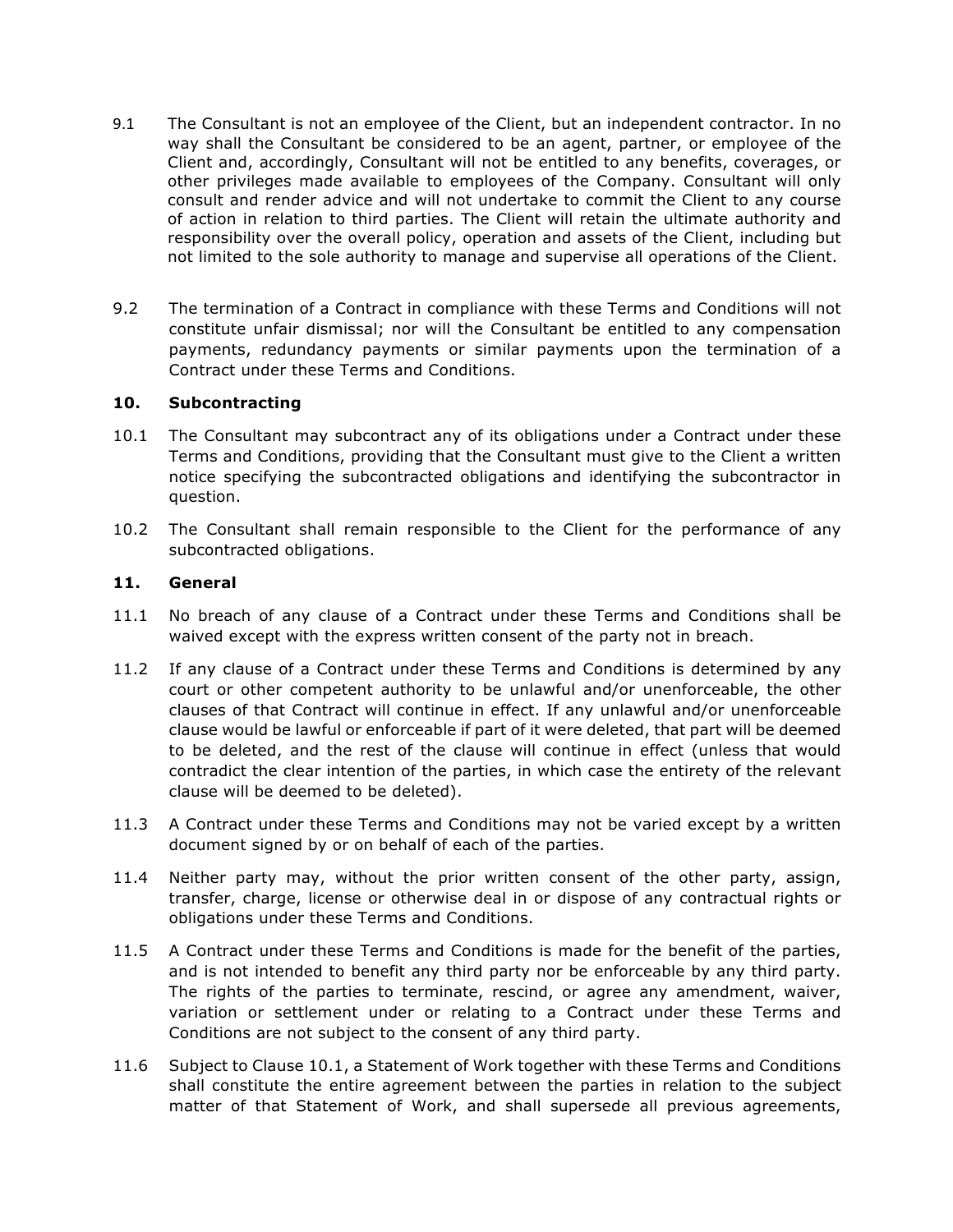arrangements and understandings between the parties in respect of that subject matter.

- 11.7 **This Contract shall be governed by and interpreted in accordance with the laws of the State of Texas which are in force on the date of this Contract.**
- 11.8 **All actions or proceedings arising directly or indirectly or otherwise in connection with, out of, or related to or from this Contract shall be brought only in a State or Federal Court located in Harris County in the State of Texas. Client hereby consents and submits to the jurisdiction of such courts for the purpose of such actions or proceedings.**
- 11.9 **Attorney's Fees.** In the event of any litigation concerning any controversy, claim, or dispute between the parties to this Contract that arises out of or relates to this Contract or the breach or interpretation of it, the prevailing party will be entitled to recover from the losing party reasonable expenses, attorneys' fees, and costs incurred in the litigation or in the enforcement or collection of any judgment or award rendered in the litigation. The term "prevailing party" means the party determined by the court to have most nearly prevailed, even if the party did not prevail in all matters, and not necessarily the party in whose favor a judgment is rendered. If any party breaches this Contract, the breaching party will pay all the expenses, attorneys' fees, and costs incurred by the other party in connection with the breach, whether or not any litigation is commenced

## **12. Anti-bribery and corruption clause**

12.1 The parties agree that in contemplation of, during and towards the performance of this Contract, they and their respective affiliates will and continue to comply with all applicable anti-bribery and corruption and anti-money laundering laws and regulations including but not limited to all the sanctions imposed by United Nations, United States of America, and European Union, namely;

(a) neither party shall enter into any direct or indirect agreements which purport to or actually benefit an entity or an individual which is prohibited pursuant to sanction provisions including but not limited to sanction provisions of the United Nations, United States of America, or the European Union;

(b) neither party shall offer, give or agree to give any person, or solicit, accept or agree to accept from any person, either directly or indirectly, anything of value in order to obtain, influence, induce or reward and improper advantage ( the **"Anti-Corruption Obligations"** ).

12.2 The parties agree that:

(a) in the event of any breach of Clause 12.1, the party discovering such breach shall immediately notify, in writing, the other party with details of the nature of the breach;

(b) each party shall ensure and monitor compliance with the Anti-Corruption Obligations and their respective policies;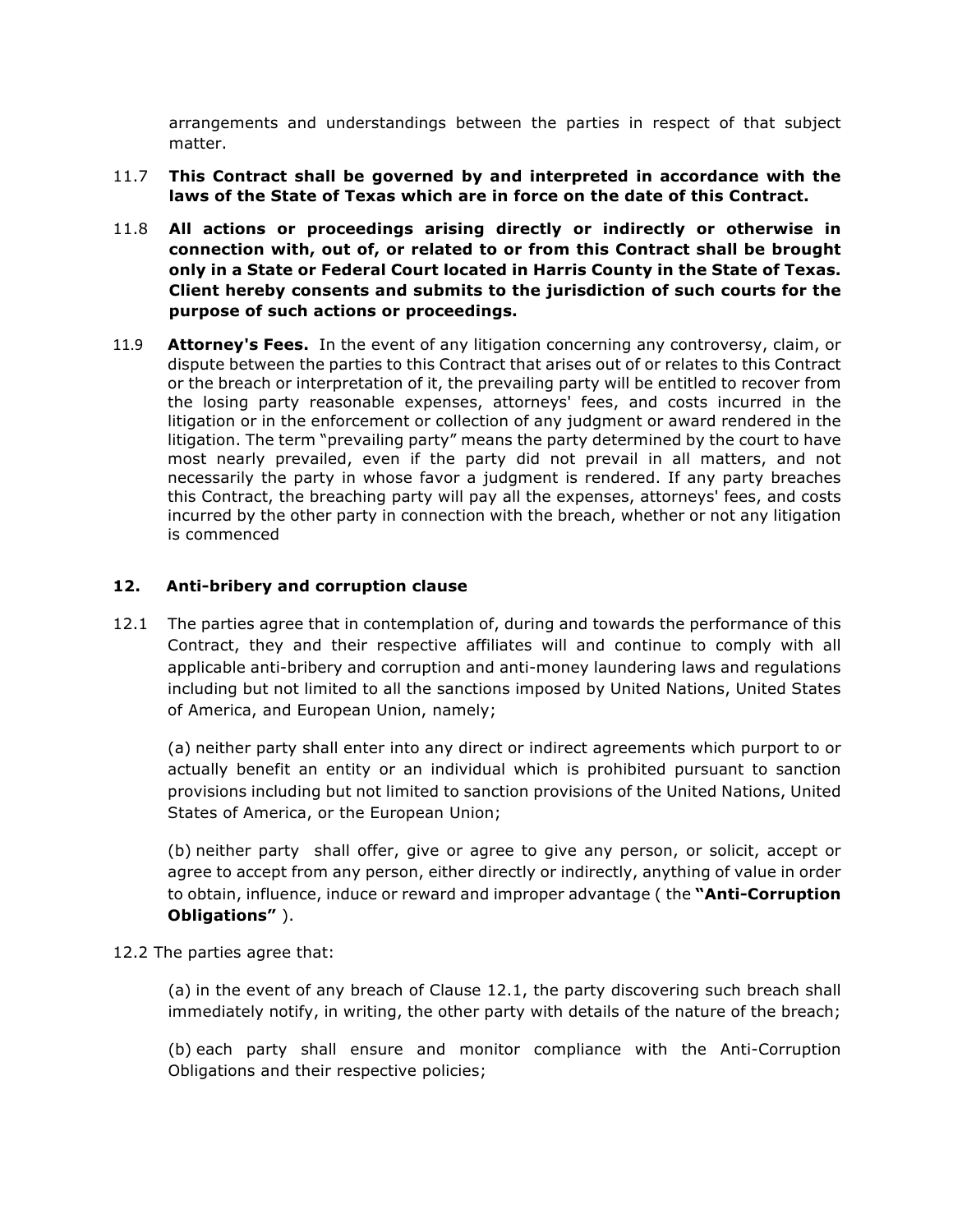(c) each party shall make clear, in their dealings with third parties connected to this Contract, that either party and any related third party is required to act, in accordance with the Anti-Corruption Obligations; and,

(d) each party shall permit the other party to inspect, audit and make copies of any books and records relating to this Contract and compliance with the Anti-Corruption Obligations.

- 12.3 Each party shall have the right to terminate this Contract with immediate effect if they reasonably believe in good faith that the other party breached in any material respect any of the requirements set out in this clause 12.
- 12.4 For the avoidance of doubt, the Anti-Corruption Obligations include the giving or receiving of Facilitation Payments. For the purpose of this clause, a Facilitation Payment means a payment of money, goods or other things of material value to any public official or other individual in a similar position of authority or influence in any country for the purpose of expediting or securing the performance of a routine service or action which the public official ordinarily performs. This definition applies even where the payment or other benefit is nominal in amount.

## 13. **Notification**

13.1 All notices, requests, demands, payments, and other communications made pursuant to this Contract shall be in writing and shall be deemed properly given if hand delivered, sent by mail, telegraph, or overnight courier service, or if transmitted by telecopy, or electronic transmission (e-mail) to the parties to this Contract. Any such notice will be deemed to have been delivered on the date of delivery if hand delivered, upon receipt if transmitted by telecopy or similar service, or as of three days after depositing such notice with the United States postal service if sent by mail.

#### 14. **INDEMNIFICATION**

14.1 **Client agrees to protect, indemnify, hold harmless and defend Consultant, its subconsultatnts, its employees and officers, agents, representatives, or heirs from and against any and all liabilities, judgments, demands, claims, fines, penalties, damages, forfeitures and suits, together with reasonable attorneys' fees and witness fees and other costs and expenses of defense and settlement, which Consultant may incur, become responsible for, or pay out as a result of death or bodily injury or threat thereof to any person, destruction or damage to any property, contamination, adverse effects on the natural environment, any violation of local, state or federal laws, regulations or orders, or any applicable foreign laws, or any other damages claimed by third parties caused by the Client's negligence.**

**Consultant agrees to protect, indemnify, hold harmless and defend Client, its employees and officers, agents, representatives, or heirs from and against any and all liabilities, judgments, demands, claims, fines, penalties, damages, forfeitures and**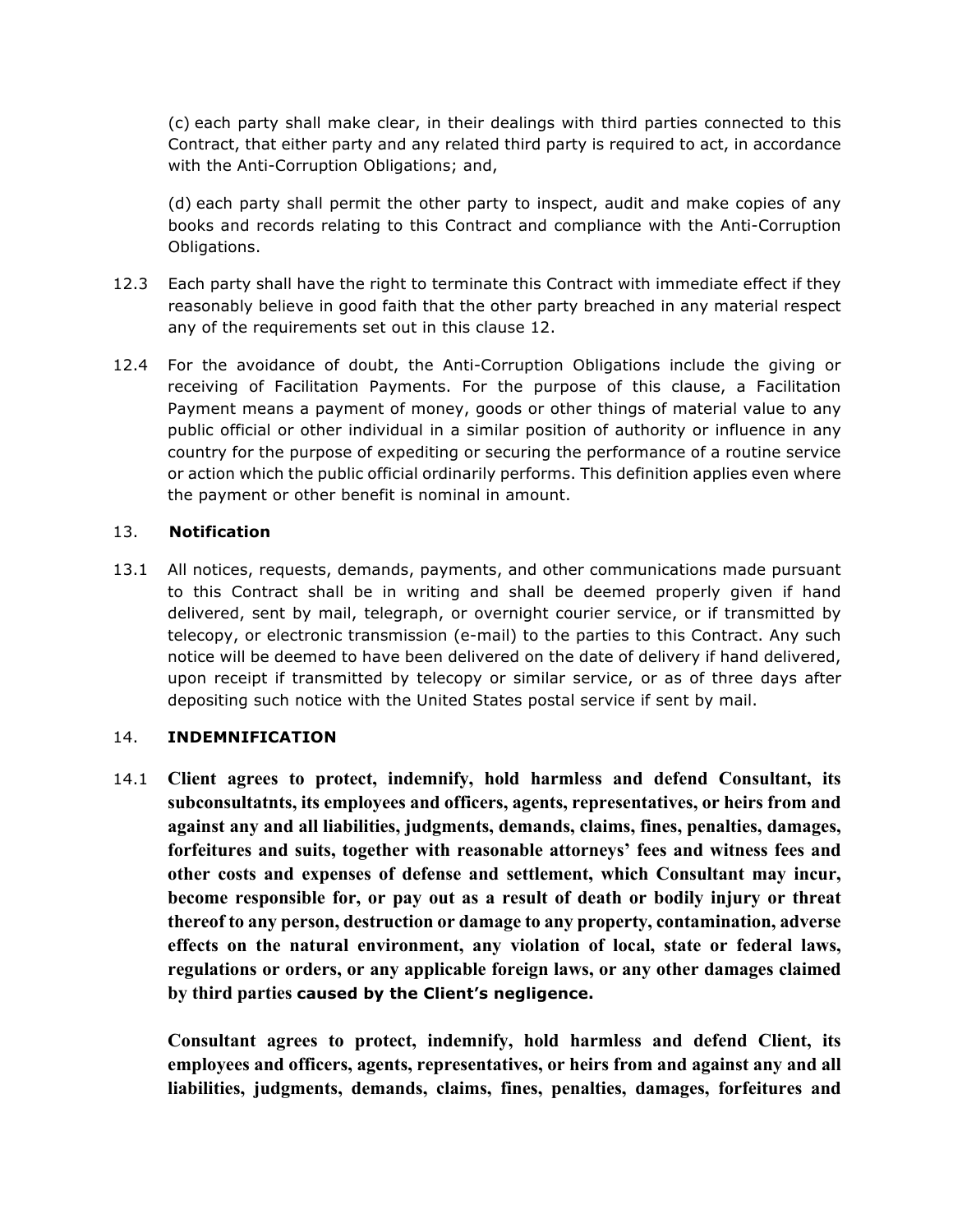**suits, together with reasonable attorneys' fees and witness fees and other costs and expenses of defense and settlement, which Client may incur, become responsible for, or pay out as a result of death or bodily injury or threat thereof to any person, destruction or damage to any property, contamination, adverse effects on the natural environment, any violation of local, state or federal laws, regulations or orders, or any applicable foreign laws, or any other damages claimed by third parties caused by the Consultant's' negligent acts in performance of professional Services under this Contract and that of its subconsultants.**

## 15. **Confidentiality**

15.1 As used in this Contract, the term "Confidential Information" means all confidential and proprietary information related to the business, products, or sales of the Client and its affiliates and customers, including without limitation any inventions, discoveries, works in progress, trade secrets, reports, investigations, experiments, research, knowhow, techniques, processes, manuals, codes, software, computer applications and programs, disks, tapes, data sheets, files, records, documents, drawings, sketches, designs, plans, proposals, marketing and sales programs, customer lists, customer mailing lists, supplier lists, financial projections, cost summaries, pricing and other formulas and all information derived from or related thereto as well as all other concepts, ideas, materials, or information prepared or performed for or by the Client and its affiliates and customers. All such information will be Confidential Information whether furnished to Consultant by the Client or its affiliates or customers or whether made, conceived, developed, prepared, or acquired by Consultant alone or in conjunction with others during the Term of this Contract or at any other point during which Consultant rendered Services to the Client. Confidential Information will not include information (a) which is or becomes publicly published in any written documents or otherwise has become a part of the public domain through no act of Consultant, or (b) which Consultant can establish was already in his possession and not the subject of any secrecy obligation at the time Consultant encountered the information in the course of, or incident to, his engagement by the Client.

## **16. Force Majeure**

16.1 Any delay or failure in the performance by either party hereunder shall be excused if and to the extent caused by the occurrence of a Force Majeure. For purposes of this Contract, Force Majeure shall mean a cause or event that is not reasonably foreseeable or otherwise caused by or under the control of the Party claiming Force Majeure, including acts of God, fires, floods, explosions, riots, wars, hurricane, sabotage terrorism, vandalism. accident, restraint of government, governmental acts, injunctions, labor strikes, other than those of Consultant or its suppliers, that prevent Consultant from furnishing the materials or equipment, and other like events that are beyond the reasonable anticipation and control of the Party affected thereby, despite